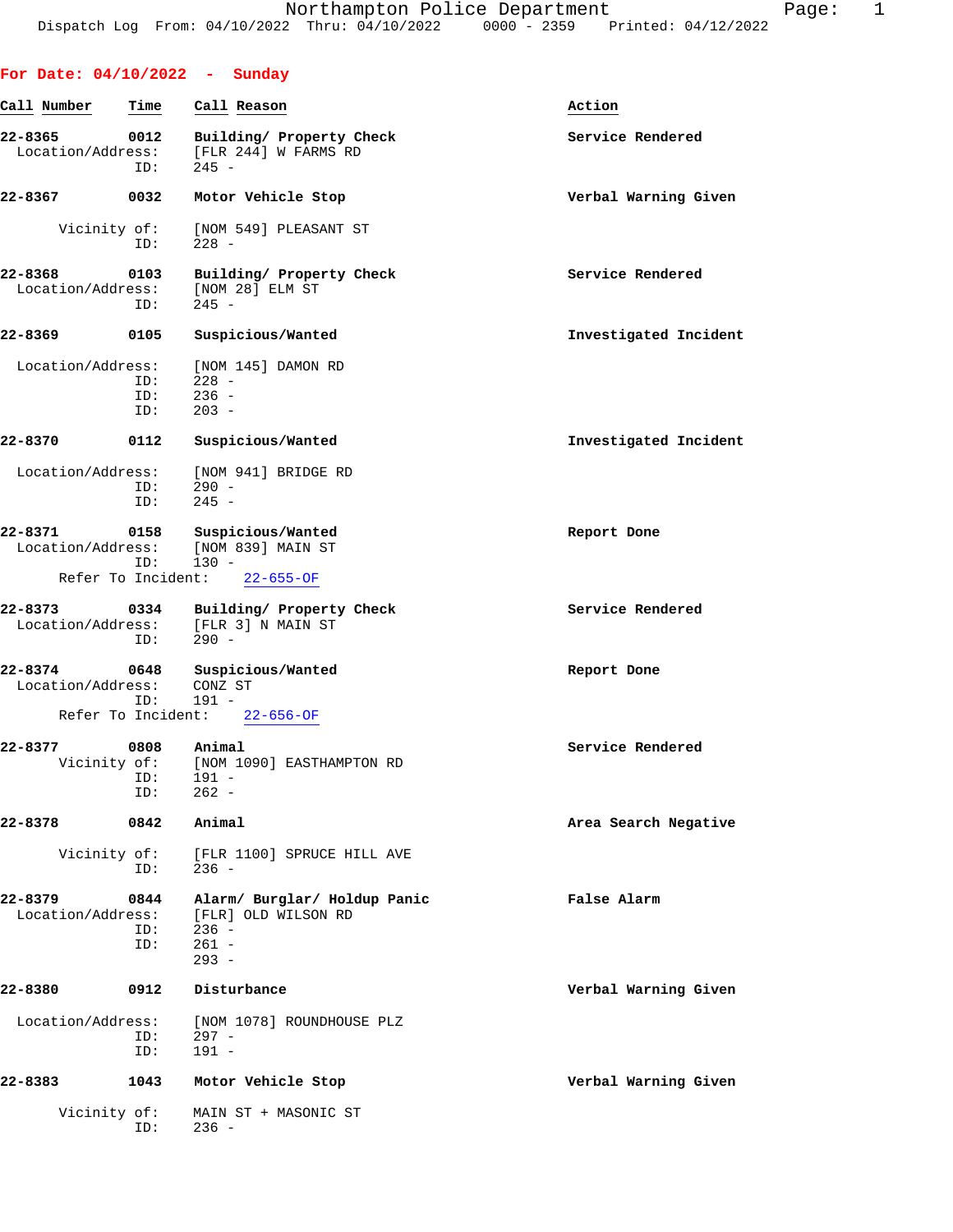| 22-8384                      | 1049                             | Motor Vehicle Stop                              | Investigated Incident         |
|------------------------------|----------------------------------|-------------------------------------------------|-------------------------------|
| Location/Address:            | ID:                              | [NOM 5] DAMON RD<br>$261 -$<br>$293 -$          |                               |
| 22-8385                      | 1120                             | Traffic Accident                                | Investigated Incident         |
| Location/Address:            | ID:<br>ID:                       | STATE ST + MYRTLE ST<br>$262 -$<br>$236 -$      |                               |
| 22-8386                      | 1125                             | Parking Violation                               | Verbal Warning Given          |
|                              | Vicinity of:<br>ID:              | [FLR] ACREBROOK DR<br>$236 -$                   |                               |
| 22-8387<br>Location/Address: | 1145<br>ID:                      | Park and Walk<br>MAIN ST<br>$261 -$<br>$293 -$  | Service Rendered              |
| 22-8389                      | 1215                             | Motor Vehicle Stop                              | Verbal Warning Given          |
| Location/Address:            | ID:                              | PROSPECT ST + NORFOLK AVE<br>$261 -$<br>$293 -$ |                               |
| 22-8394                      | 1256                             | Assist/ Service Calls                           | Investigated Incident         |
| Location/Address:            | ID:                              | [NOM 1902] GROVE ST<br>$236 -$                  |                               |
| 22-8395                      | 1258                             | Traffic Accident                                | Investigated Incident         |
| Location/Address:            | ID:<br>ID:<br>Refer To Accident: | [NOM 281] N KING ST<br>$262 -$<br>$191 -$       |                               |
|                              |                                  | $22 - 125 - AC$                                 |                               |
| 22-8396<br>Location/Address: | 1335                             | Motor Vehicle Stop<br>[NOM 267] KING ST         | Cite/ Warning Issued/ Traffic |
|                              | ID:                              | $287 -$                                         |                               |
| 22-8398                      | 1359                             | Motor Vehicle Stop                              | Verbal Warning Given          |
| Location/Address:            | ID:                              | CONZ ST<br>$287 -$                              |                               |
| 22-8401                      | 1449                             | Trespassing/ Unwanted Guest                     | Investigated Incident         |
| Location/Address:            | ID:<br>ID:                       | [NOM 1724] FEDERAL ST<br>$287 -$<br>$248 -$     |                               |
| 22-8402                      | 1530                             | Damage/ Vandalism                               | Investigated Incident         |
| Location/Address:            | ID:                              | EARLE ST<br>$242 -$                             |                               |
| 22-8403                      | 1550                             | Suspicious/Wanted                               | Investigated Incident         |
| Location/Address:            | ID:                              | [FLR 1127] N MAIN ST<br>$287 -$                 |                               |
| 22-8404                      | 1640                             | Motor Vehicle Stop                              | Verbal Warning Given          |
|                              | Vicinity of:<br>ID:              | [NOM 20] DAMON RD<br>$242 -$                    |                               |